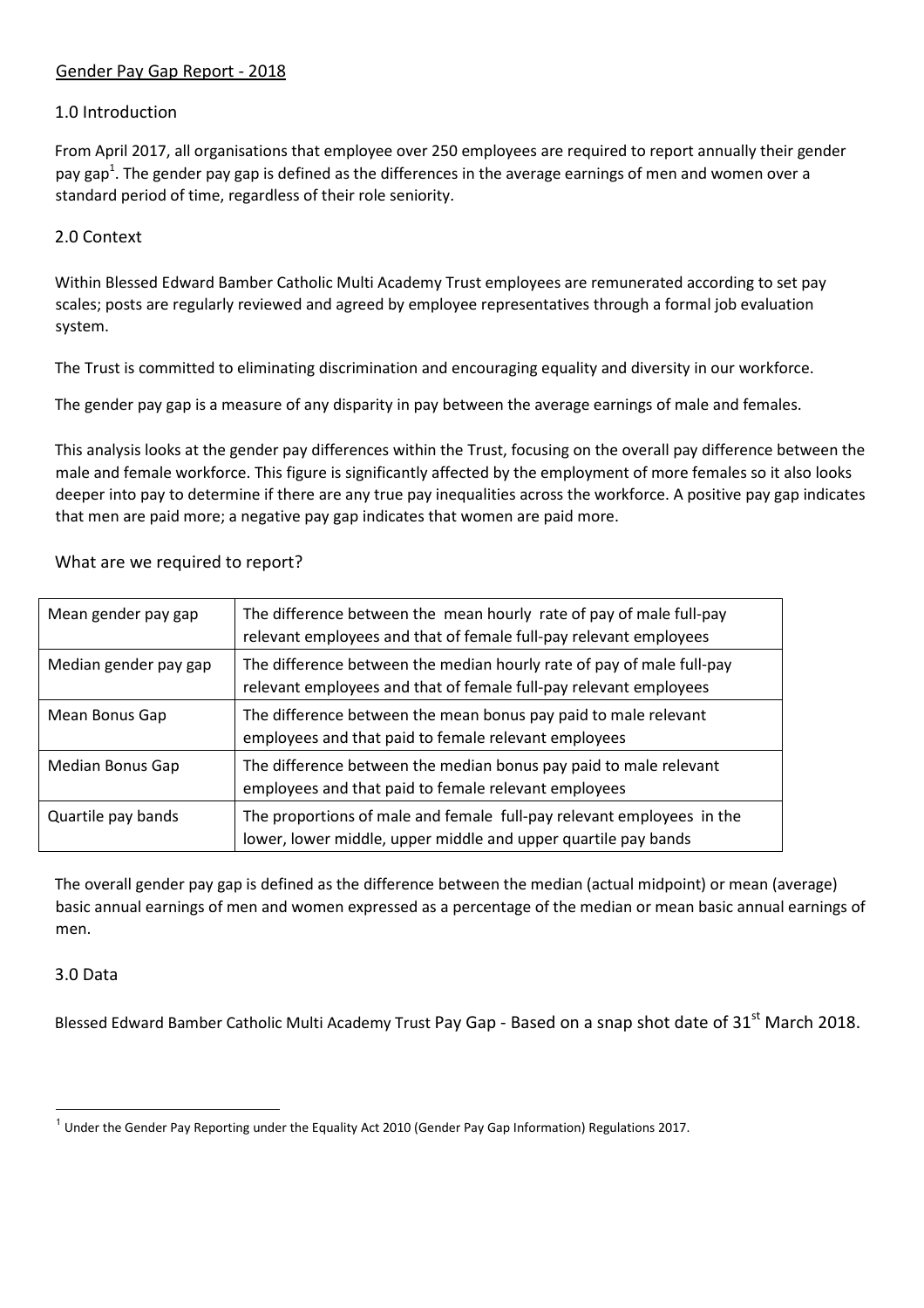Given the differing terms and conditions of teaching and non-teaching staff we are publishing separate data sets for the mean and median gender pay gap for these groups of staff.